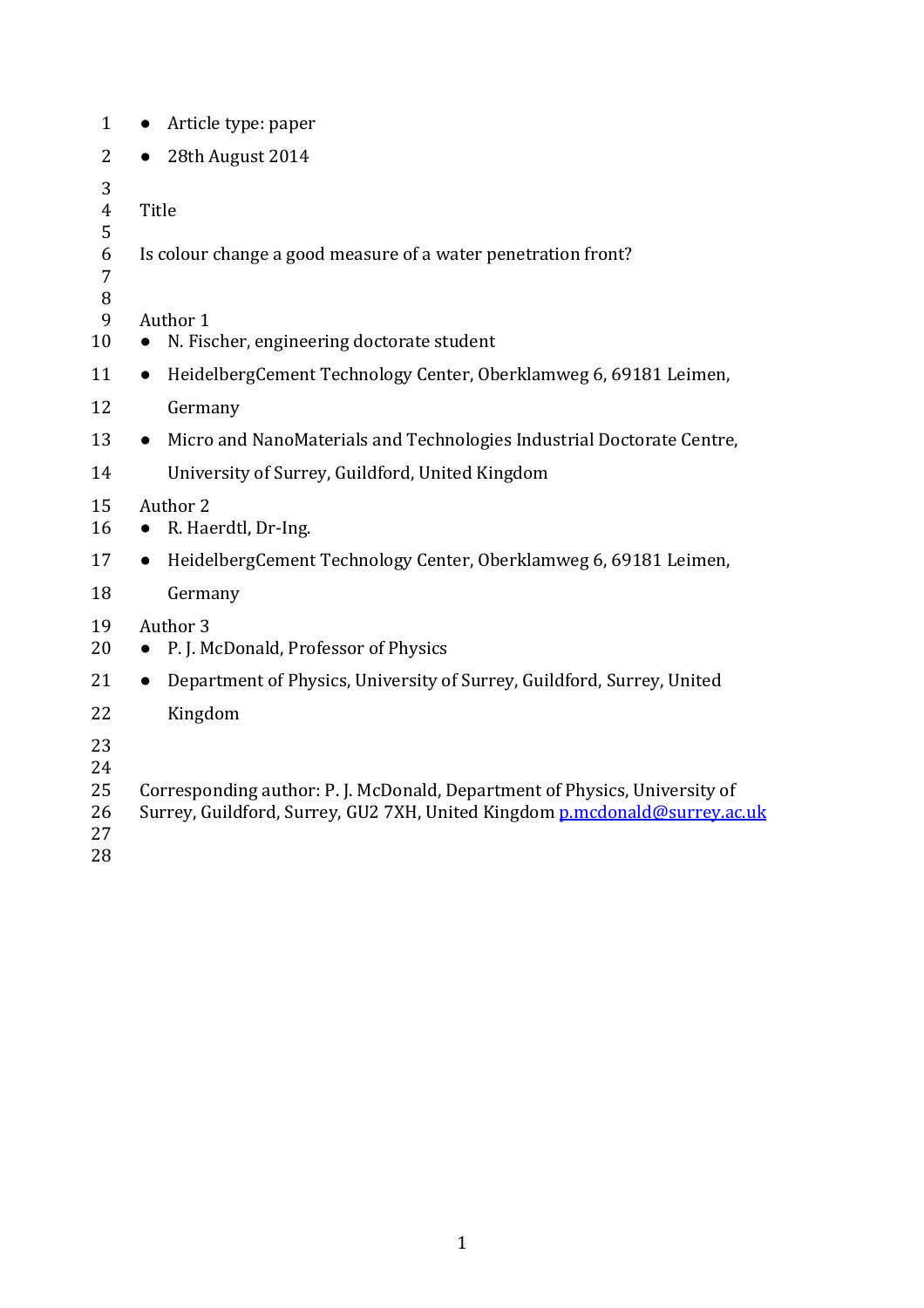# Abstract

| 31 |                                                                                     | GARField nuclear magnetic resonance (NMR) profiling is used to |  |
|----|-------------------------------------------------------------------------------------|----------------------------------------------------------------|--|
| 32 | demonstrate that the sharp colour change boundary commonly used to locate           |                                                                |  |
| 33 | the water front in cement and concrete sorption tests is a poor indicator of the    |                                                                |  |
| 34 | true depth of water penetration. Across a range of mortars and concretes, NMR       |                                                                |  |
| 35 | invariably shows a smooth and often near zero gradient in the degree of             |                                                                |  |
| 36 | saturation at this boundary. Any sharp front that does exist, as might arise from a |                                                                |  |
| 37 | strong dependence of the effective diffusivity on concentration and a multimodal    |                                                                |  |
| 38 | pore size distribution on the nanoscale is always far beyond the colour change      |                                                                |  |
| 39 | line.                                                                               |                                                                |  |
| 40 |                                                                                     |                                                                |  |
| 41 | Keywords                                                                            |                                                                |  |
| 42 | Sorption; NMR; Colour boundary;                                                     |                                                                |  |
| 43 |                                                                                     |                                                                |  |
| 44 | List of notation                                                                    |                                                                |  |
| 45 | W/c                                                                                 | water to cement ratio                                          |  |
| 46 | $r_K$                                                                               | Kelvin-radius                                                  |  |
| 47 | ψ                                                                                   | relative humidity                                              |  |
| 48 | $\boldsymbol{T}$                                                                    | temperature                                                    |  |
| 49 | М                                                                                   | molar mass                                                     |  |
| 50 | $\sigma$                                                                            | surface tension                                                |  |
| 51 | $\rho$                                                                              | density                                                        |  |
| 52 | $\theta$                                                                            | contact angle between liquid and solid                         |  |
| 53 | $\boldsymbol{R}$                                                                    | gas constant                                                   |  |
| 54 | T <sub>2</sub>                                                                      | nuclear spin-spin relaxation time                              |  |
| 55 |                                                                                     |                                                                |  |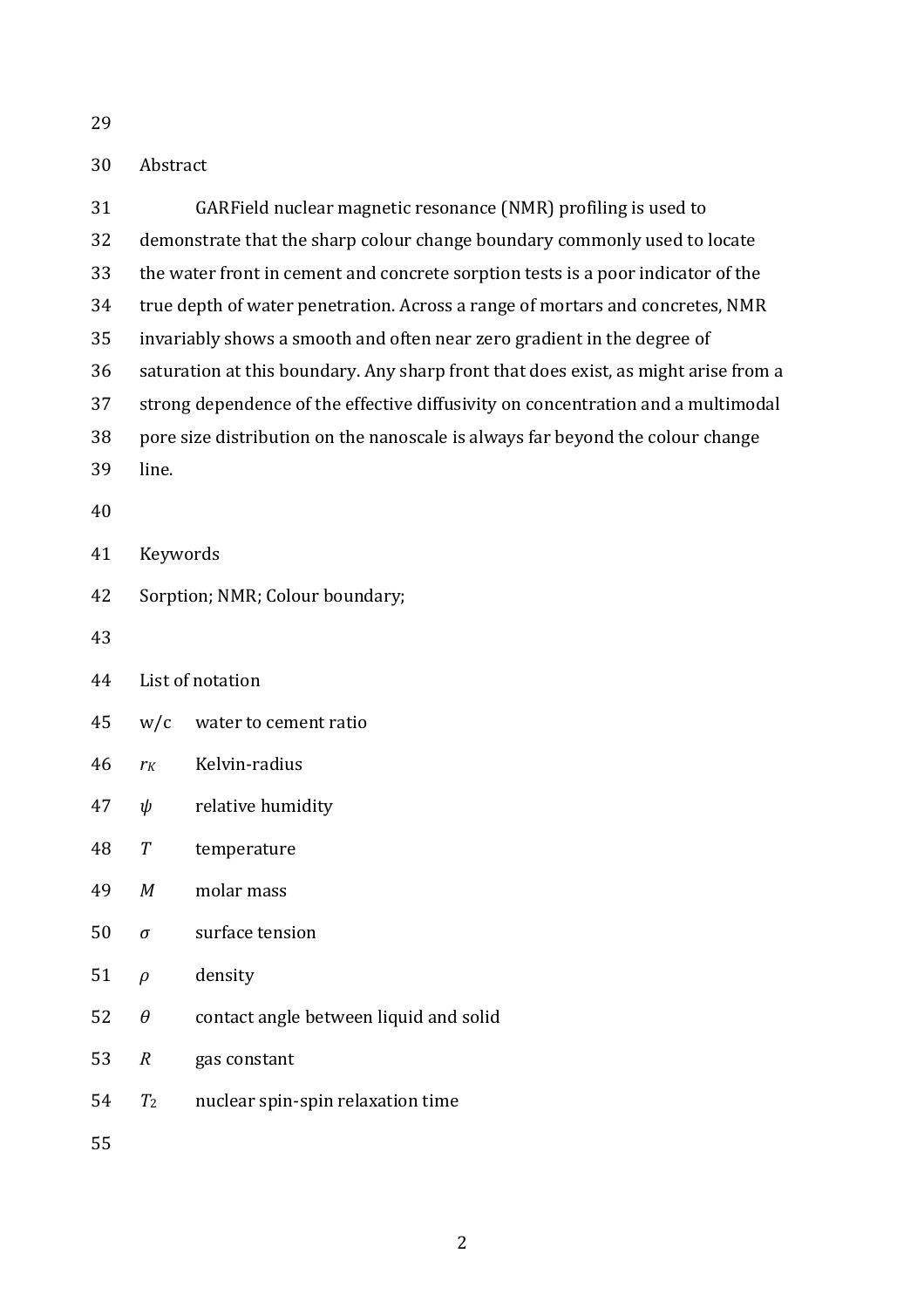# **1. Introduction**

 Visual observation of a colour change at a water ingress front in cementitious materials is a common method to determine water uptake in test methods such as the sorptivity and the water penetration under pressure test (BS EN 12390-8:2009 ).

 Sorptivity is measured by capillary uptake and has units of distance per 62 root time: m  $s^{-1/2}$ . Sorptivity was first introduced by (Philip 1957) in the field of hydrology. Hall (Hall 1977, Hall 1981) subsequently applied the term and test procedure to cementitious materials. The test comprises of placing a pre-dried sample above a water reservoir and watching the capillary uptake of water into the porous structure. Either the increasing mass of the sample is measured at intervals during the capillary uptake, or the sample is split and an internal surface inspected for a visual water front. In the latter case, a plot of depth of penetration against square root of time is expected to be a straight line for times sufficiently short that the front does not approach the other end of the sample. It has been noted before that the sorptivity derived from mass uptake and penetration depth analyses usually differ (Basheer 2001). Moreover, in the case of visual measurements, it has been suspected that some water ingresses beyond 74 the colour change front (Hall, Hoff 2009).

 The water penetration under pressure test as a measure of permeability was first introduced by (Murata 1965). Several mix designs, durations of test and applied pressure were investigated. It was concluded that the water penetration depth determined by visual observation was an appropriate method to measure permeability. RILEM Recommendations (RILEM TC 1994) specified the area where pressure is applied depending on sample size and also the applied pressure steps and duration. The test procedure became standardised in Germany in 1986 (DIN 1048:5 1991) and then used internationally (ISO/DIS 7031). These standards used a similar procedure to the technical recommendation. The German standard later became the base for the current EN 12390-8 European standard.

 The purpose of this short report is to present nuclear magnetic resonance imaging (MRI) evidence that the colour change front can present a significantly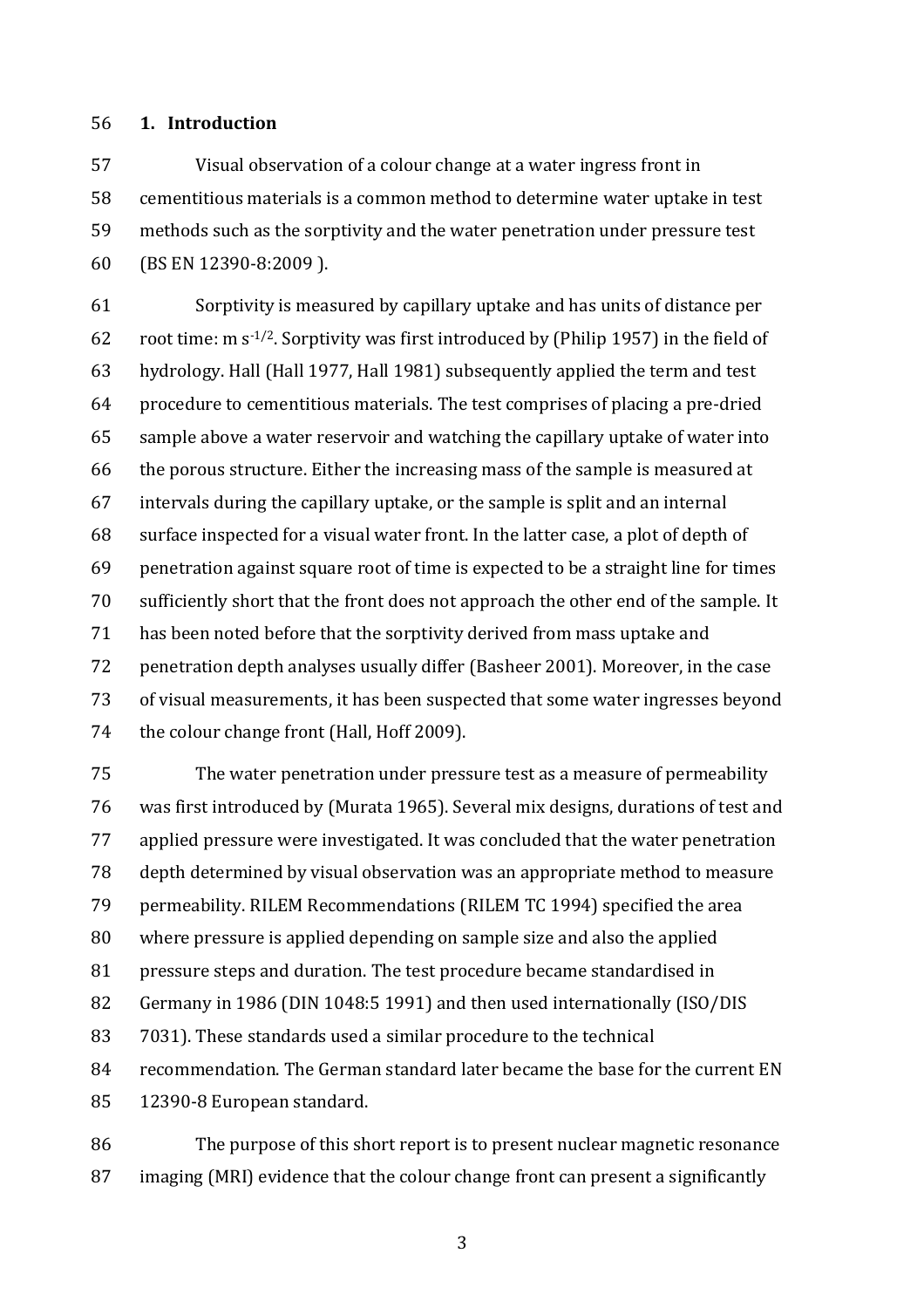inaccurate measure of the actual water from position. Profiles of the water concentration profile in mortar cylinders after 1 day of sorption obtained using a laboratory GARField NMR system (Glover et al. 1999) are compared to photographic recording of the colour-change front. Data sets show that the water penetrated region extends well beyond that indicated by visual observation of the colour boundary. Parallel measurements using a Surface Garfield NMR system (McDonald et al. 2007) of the water sorption profile into the surface of concrete blocks show similar effects. The temporal development of the water concentration spatial profile, the water distribution within the open porosity, and evidence for C-S-H swelling in the same materials are reported elsewhere (Fischer et al 2014, Fischer 2014).

# **2. Materials and Methods**

# **2.1. Materials.**

 Standard mortar(BS EN 196-1:2005 ) samples were mixed and cast into cubic moulds of 150 mm side length. The mortar mix had a ratio of 0.5 : 1 : 3 by mass for water : binder : aggregate. Two different binders were investigated, Portland cement and Portland cement with 10 % silica fume by mass added at mixing. One day after casting, the cubes were removed from the moulds and further cured at 20°C for a minimum of 3 months either sealed in a double layer of plastic sheet or underwater in lime water. One cube was prepared for each mixture and curing method.

 Cylinders of 18 mm diameter and 150 mm length were wet cored from the cured cubes. The paste skin that forms on the surface of the sample at casting was not removed from the end of the cylinders. The mortar cylinders were dried to constant mass at 60°C, and under light vacuum to minimise carbonation, over a period of about 2 weeks. After drying, the samples were wrapped with PTFE 116 tape with the two ends open.

 The cylindrical samples were then exposed to liquid tap water from one end. To do this, the cylinders were suspended above a shallow pool of water with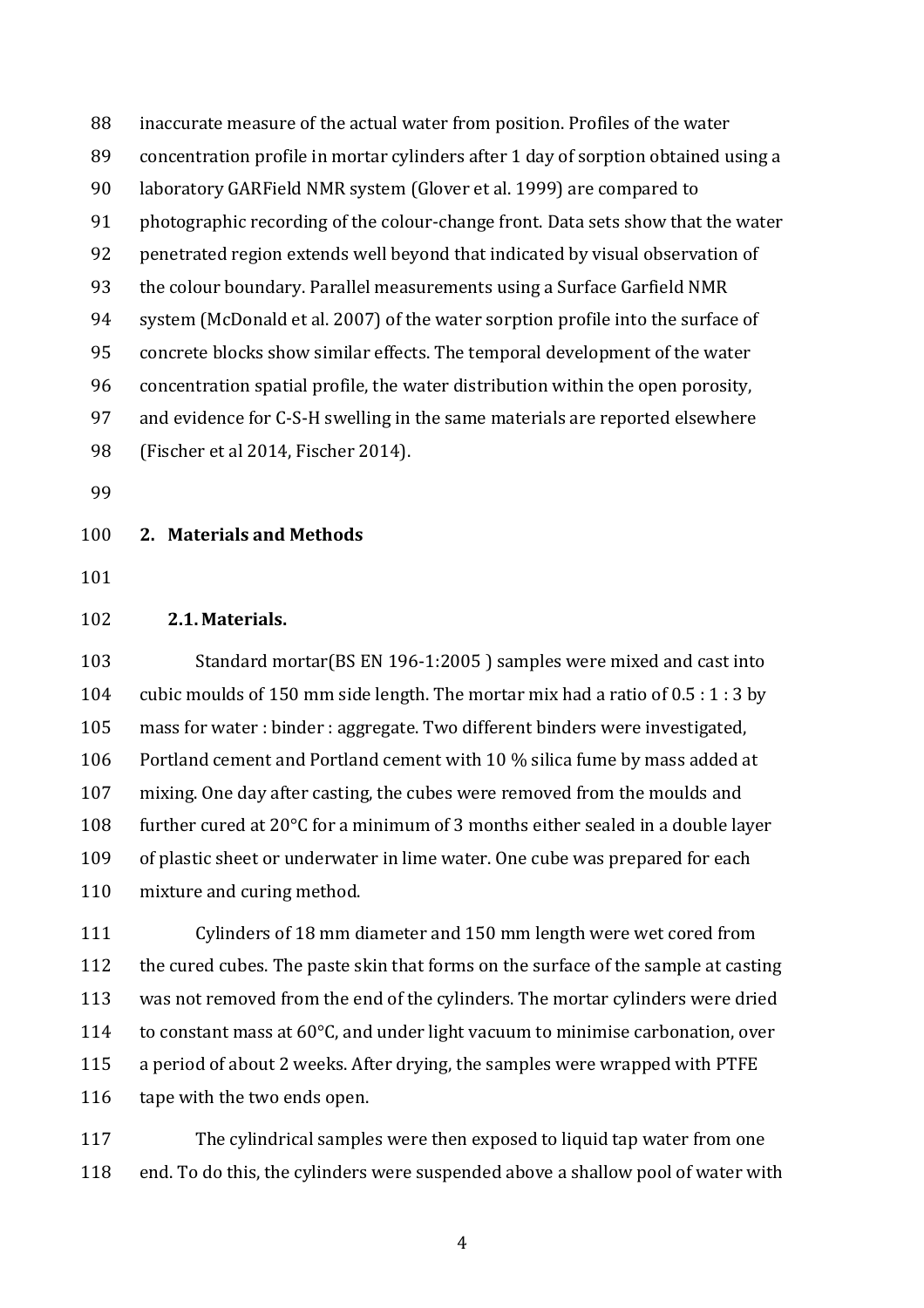the lower end 1-2 mm below the water surface. The water level was kept constant. The PTFE wrapping prevented drying from the sides and encouraged one-dimensional water transport along the length of the cylinders. Other common sealants and tapes, such as epoxy coating could not be used as they give  $\alpha$  significant <sup>1</sup>H background signal in NMR.

 Concrete slabs were also investigated with the same binders and *w*/*b* ratio. An example of a sealed cured OPC concrete and an OPC with 10% silica fume are included in this report. The concrete slabs were cut from the centre of 127 the 150 mm cubes. Similarly to the mortars, the samples were dried to constant mass at 60°C. After drying, the cut surface was stood in water for the uptake test. The sides of the slabs where the colour-change water-front line was observed had a thin paste skin originating from casting / curing. To ensure that this did not significantly affect the results, a slab was split in half to observe the internal water-front. It was found to be in good agreement with the surface.

#### **2.2. Methods**

 Capillary water sorption was assessed in three ways: gravimetrically, by 136 observation (photographic recording) of the colour-change front and by  $1H$  spatially localised NMR relaxometry. The sample mass was measured after 1, 2, 4, 8 and 24 hours of sorption. The purpose was to ensure that we remained in 139 the region of linear dependence of uptake on the square root of time. A photograph of the sample with the same reference white background and scale was taken after 24 hours of sorption. An NMR profile was also acquired after 24 hours of capillary sorption. In general, more frequent periodic recording was not done, as this would have required overly exposing the sides of the sample to the atmosphere. For NMR profiling, mortar cylinders were stepped through the resonant plane of a laboratory GARField magnet. The step size was normally 1 mm. At each step, a Carl-Purcell-Meiboom-Gill (CPMG) echo train was recorded 147 (Meiboom, Gill 1958). The 1H NMR frequency was 23.4 MHz and the  $\pi/2$  pulse length was 6.5 μs. A total of 64 echoes with 64 μs echo spacing and 2048 averages were recorded at each step.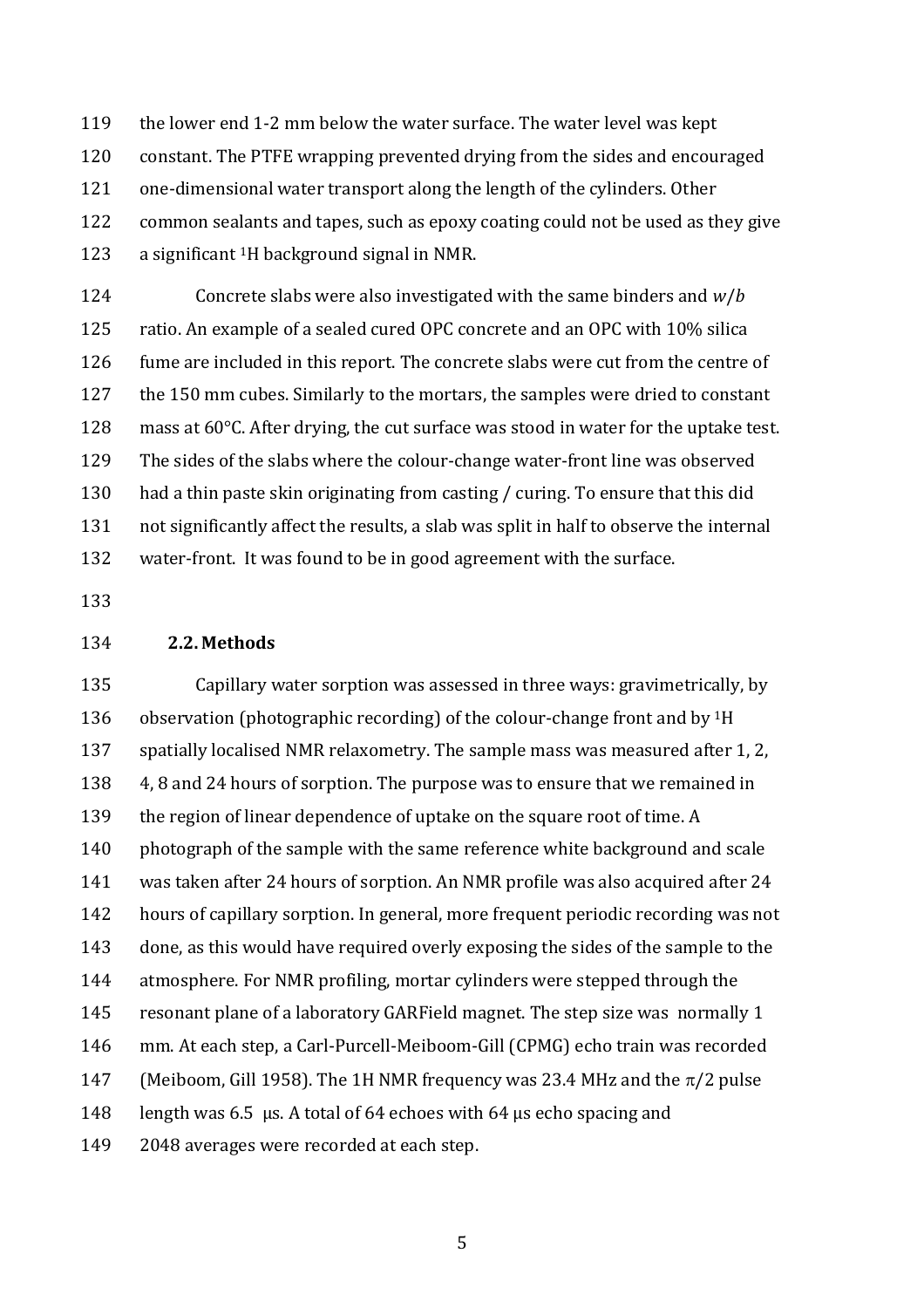A simple profile of the water content was constructed by summing the echo intensities at each location. This yields a profile with a relatively good signal-to-noise ratio. However, the echo-sum intensity is not linearly proportional to water content. A better measure is provided by fitting the echo train data to multi-exponential decays. It is well established that water in more mobile environments / larger pores exhibits a longer decay time. To that end, the first 2 echoes (that contain a significant contribution from the hydrate gel interlayer water and that can suffer from artefact) were disregarded at each location and the remainder fit to a two component exponential decay plus baseline representing water in gel pores, interhydrate spaces and capillary pores respectively (Muller et al 2013). The sum of these three amplitudes is thus a measure of the evaporable water content. The baseline was used since the maximum echo time (4.1 ms) was less than the expected decay time of capillary water. Chemically combined water (in, e.g. Portlandite) has a decay time too short for even the first echo.

#### **3. Results and analysis**

 Figure 1a and 1b show NMR profiles of water in the first 32 mm of sealed- cured OPC-mortar cylinders after drying and again after 1 day of sorption respectively. The exposed surface is at 0 mm on the scale. The profiles are constructed in two ways: as echo sum data (right hand access) and from the total amplitude of the exponential fits to the echo train data (left hand access). Typically for the parameters used most of the signal occurs in the first 10-12 echoes. Hence the echo sum is about ten times the initial amplitude, though both are of course in arbitrary units. The profiles show water invading about 22 mm into the sample, with a sharp front at about 22 mm on the scale. The fact that the pre-sorption intensity is close to baseline supports the claim that evaporable water is being monitored. According to the echo sum data, there is a significant gradient in concentration across the invaded region after 1 day of sorption. However, this is much less evident in the intensity derived from the echo-train fitting analysis. The difference likely reflects a redistribution of the water in the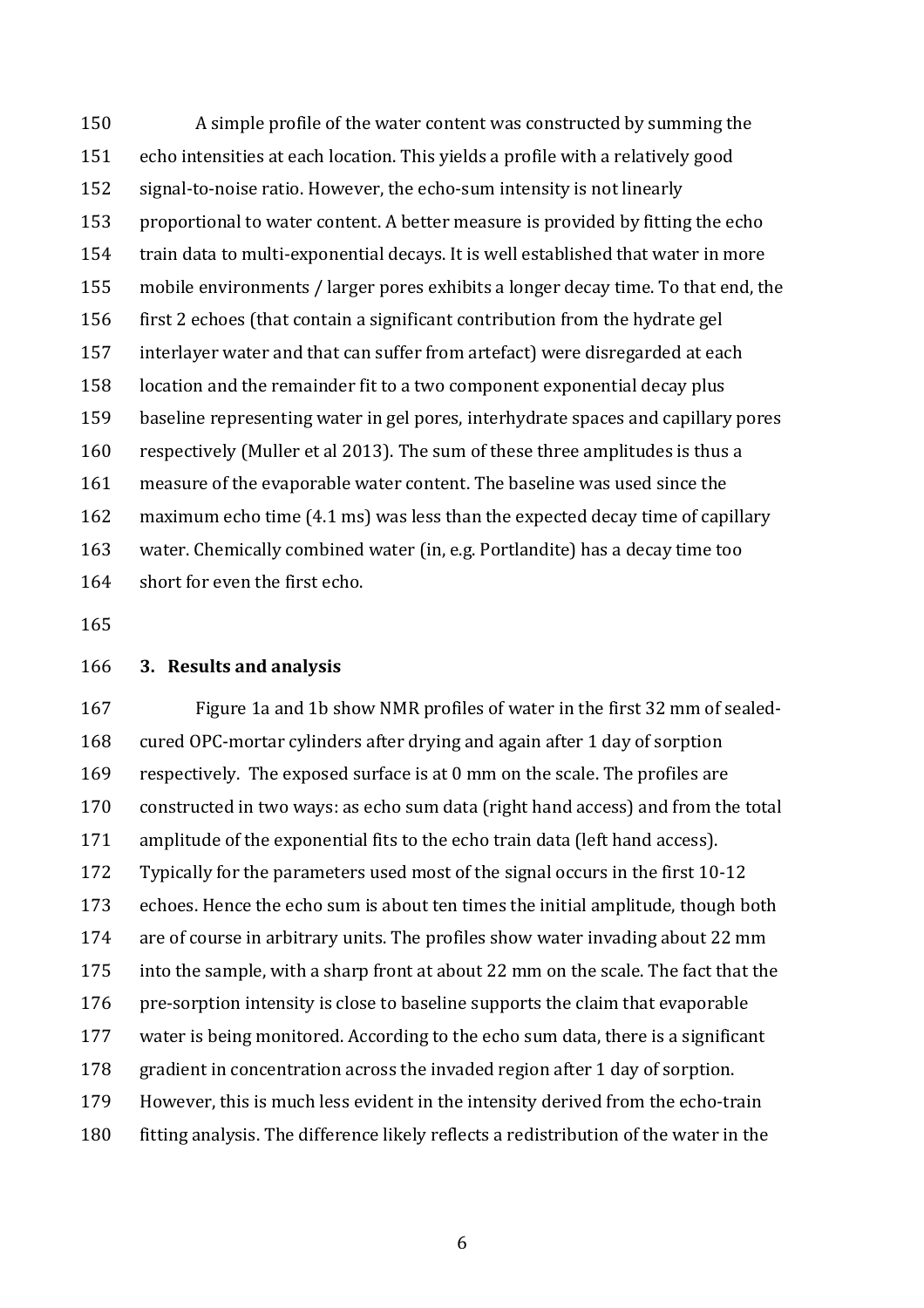nanoscale porosity due to C-S-H swelling that is discussed elsewhere (Fischer et al 2014).

 Photographs of the same section of the cylinder before and after sorption are shown immediately below the profile plots. The photographs are all greyscale and slightly enhanced for brightness. All photographs were taken with the same white background. Before sorption, the dry sample is uniformly light coloured. After 1 day of sorption there is a clear darkening of the wetted surface layers with a clear colour boundary at about 5 mm. Beyond this the sample is slightly darker and there is an indication a weaker colour change at about 14 mm. However, whichever boundary is taken as the water front, neither extends as far as the NMR shows water to penetrate.

 Figure 1c and 1d repeat figure 1b for two further samples of the same mortar. In these samples, the water travels much further in one day by both measures. The visual interface is much more evident in these samples and so the results are even less ambiguous. The NMR profile shows greater ingress than the optical measurement in each case. Indeed, in the case of 1b water extends beyond 32 mm. The water concentration measured by NMR is relatively smooth across the visual interface. However, careful observation suggests that there is a slight change in gradient at the colour change, notably for the echo sum data. Echo sum has the effect of magnifying the contribution of water content in larger capillary pores relative to smaller gel pores. A key question is why the sorption in figure 1b is substantially less than in figure 1c or 1d. The answer lies in the sample history. The sample used for figure 1b was cast in May, cured sealed, cored and dried in August and used for sorptivity in January. Those for figures 1c and 1d were cast in May (same cube) cored and dried in January and used for sorptivity in February.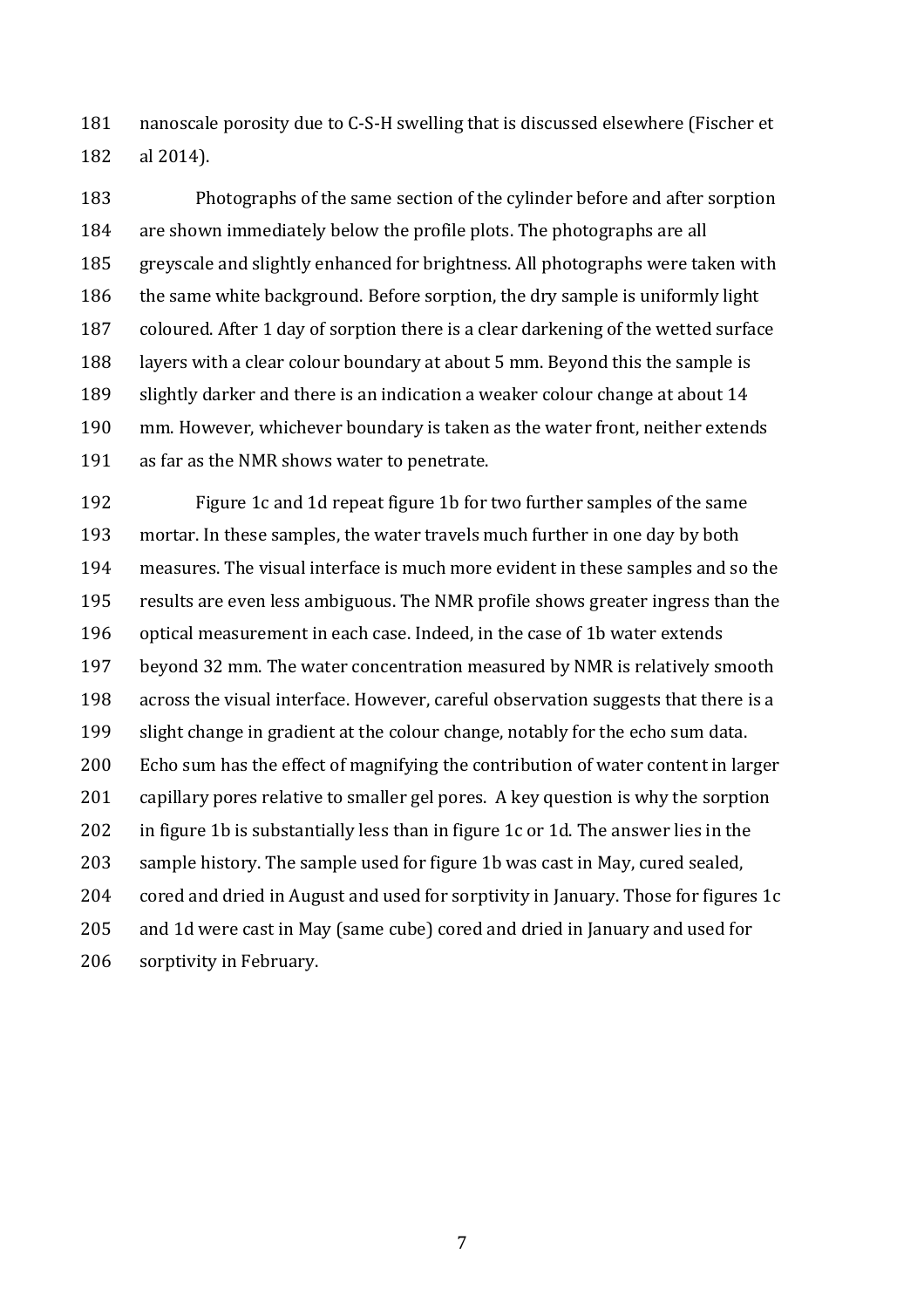

 Fig 1. NMR profiles and photographs of a sealed cured OPC mortar cylinder use in sorption experiments: (a) dry and (b) after 1 day of capillary sorption. The profiles are constructed from echo sums (circles, right hand axes) and exponential fitting intensities (crosses, left hand axes). (c) and (d) are profiles and photographs of 2 further samples after 1 day of sorption. All cylinders were cored from the same cube of mortar. The cylinder used in (a and b) was dried 4 months before use. The cylinders in (c and d) were not dried until needed.

 Figure 2 shows examples of an underwater cured OPC mortar and a sealed cured OPC mortar with silica fume after 1 day of capillary sorption. In case of the underwater cured sample, the wet region is less marked in the photographs. Notwithstanding, a weak colour change boundary can be discerned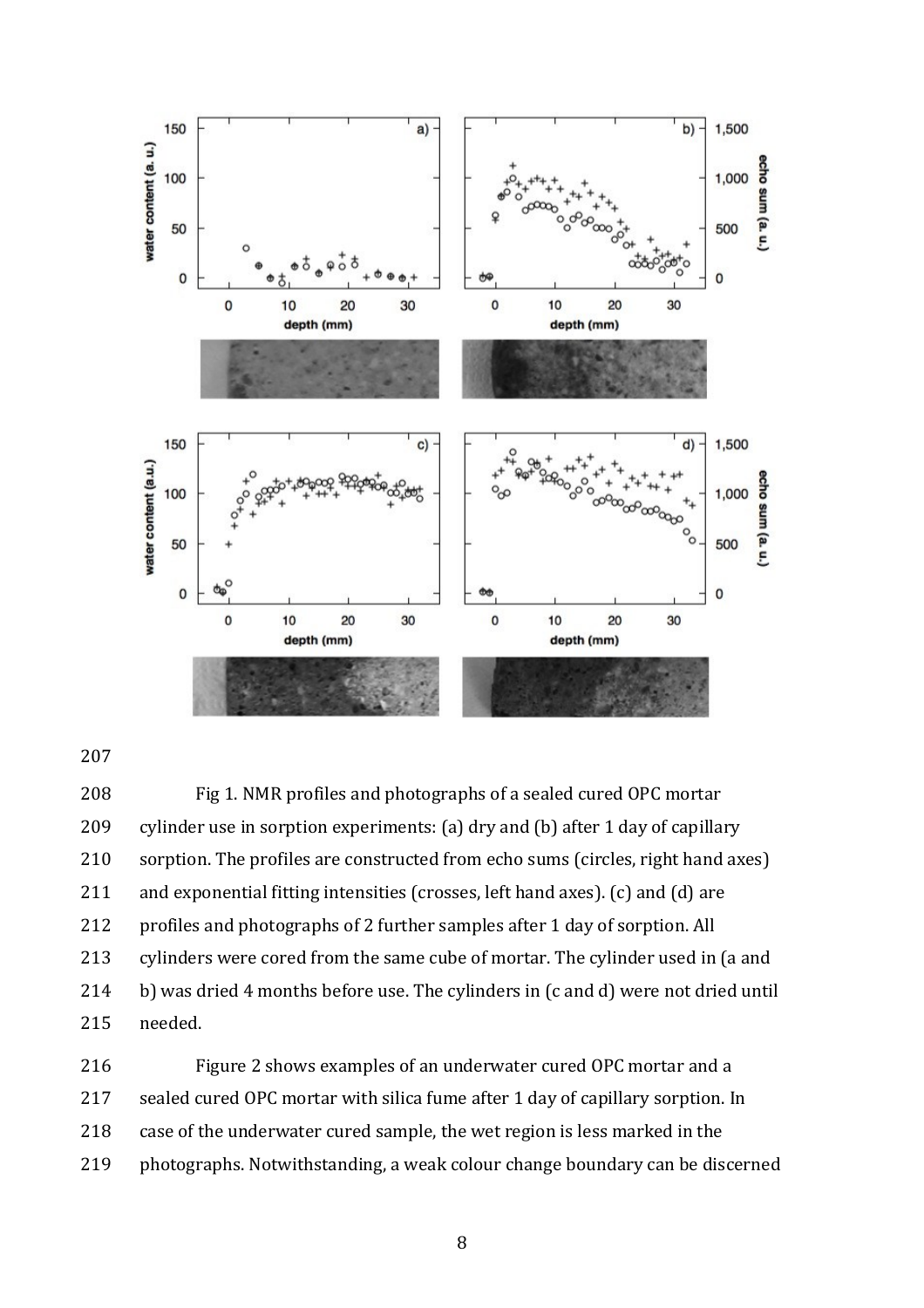at about 22 mm on the scale. The NMR profile constructed from the echo sum 221 shows a gradual water concentration gradient right across this boundary. The profile constructed from the fitted echo amplitude is more constant around 22 mm with a more marked interface nearer 30 mm. In the case of the sample with silica fume, the water front is much more marked, both optically and by NMR. However, the former is at about 6 mm depth, whereas the latter is at about 18 mm.



 Fig 2. Under water cured OPC mortar (left) and sealed cured OPC with silica fume mortar (right) sample after 1 day of sorption. NMR profile of gel+capillary water (crosses, left axes) and echo sum (circles, right axes). 231 Photographs of the same area are below the NMR data

 In total, 4 sealed and 2 underwater cured OPC mortars and 3 sealed cured OPC mortars with silica fume were investigated. In every case the water ingress as measured by NMR profiling extended significantly beyond the water front indicated by the colour change boundary. In no case, was there an unambiguous 237 sharp feature in the NMR data at the colour change boundary. 

- 
- Figure 3 shows two concrete samples measured by the surface GARField.
- The signal to noise ratio decreases with depth with surface GARField. The
- profiles shown are constructed from measurements from both sides of the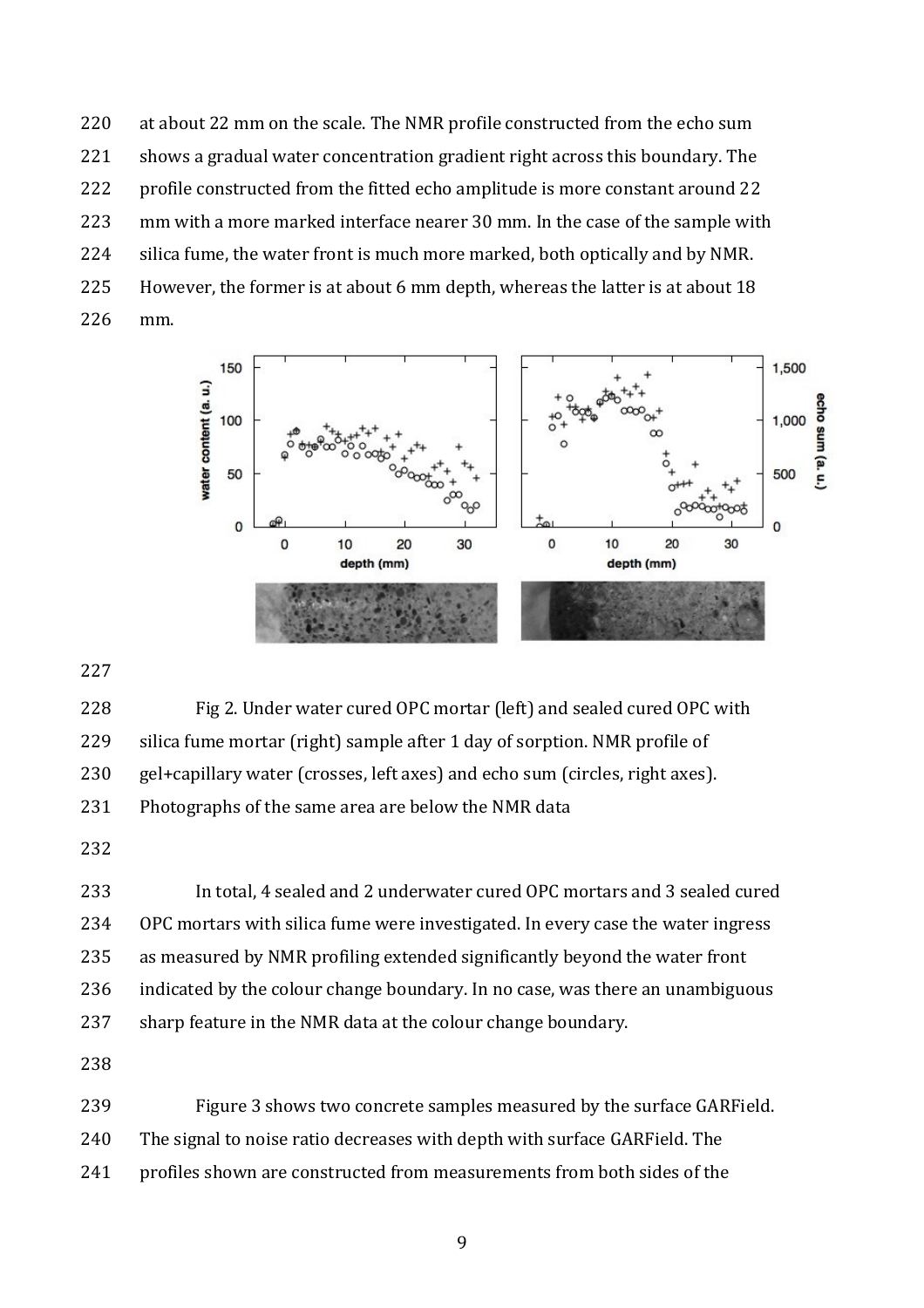sample. Hence the signal to noise ratio of the data is worst in the profile centre. The profiles are shown as echo sums only as the signal to noise ratio in these measurements did not permit exponential fitting. The surface in contact with water is at 0 mm. The photographs of the cross section of the samples are below 246 the NMR profiles. In case of the OPC concrete, the sample was wet all the way through as measured by NMR. However, the photograph shows a gradual colour change boundary nearer 15 mm. The first 15 mm from the left side is darker 249 than the rest of the sample. In the case of the OPC concrete with silica fume there is an even more clear water line, about 10 mm from the wet surface. However, the NMR profile shows water extending well beyond this dark region, down to about 30 mm from the wet surface.



 Fig 3. Echo sum NMR profiles concrete samples after 1 day of sorption with photographic cross-sections below. The samples are sealed cured OPC concrete (left) and OPC concrete with silica fume (right).

# **4. Discussion**

 In a capillary uptake experiment, there is a gradient of internal relative humidity in the sample from 100% where the sample is in contact with liquid water down 261 to the ambient value at the exposed end. Capillary uptake of water at the lower end, evaporation at the water front, and a detailed liquid and vapour mass flow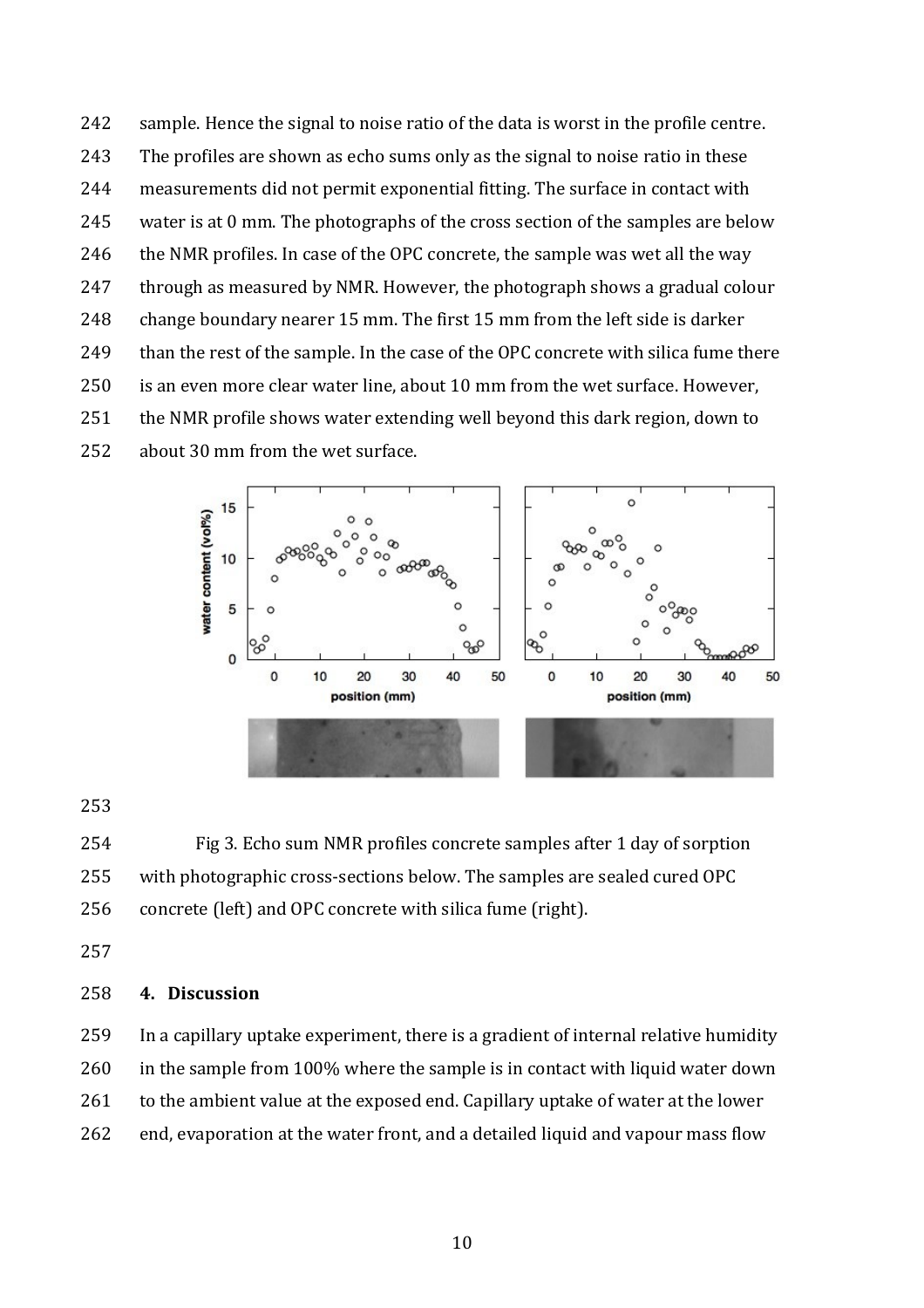263 rate balance though pore network lead to a non-uniform water content profile as has been discussed by Hall and Hoff (Hall, Hoff 2009).

 Theoretical understanding of the colour change of wetted porous ceramic bricks has been discussed previously (Hall, Hoff 2009). It is a complex problem. Not withstanding, it is reasonable to assume that the colour change is associated with the wetting of pores of size comparable to the wavelength of light, circa 400-700 nm. The Kelvin equation

$$
r_K = -\frac{2\sigma M \cos \theta}{RT\rho \ln \psi}
$$

 gives the critical radius, *rK*, of a pore that is filled with water at a relative humidity, *ψ*, and temperature, *T*. In this equation *M* is the molar mass, *σ* the 273 surface tension,  $\rho$  the density and  $\theta$  the contact angle of the liquid in the pore and *R* is the gas constant. For optical wavelengths, and using parameters for water and assuming that water wets cement, this suggests that the colour change occurs at relative humidities exceeding 99.7 %.

The NMR signal lifetime, (the nuclear spin-spin relaxation time,  $T_2$ ) of <sup>1</sup>H in water in small pores is proportional to the pore size (D'Orazio et al. 1990). The NMR measurements made in this work are sensitive to water in gel pores (a few nanometres), inter-hydrate pores (a few tens of nm) and larger capillary pores (100 nm to mm) resultant from chemical shrinkage and air voids in the original mix (Muller et al. 2013). By the Kelvin equation, and taking representative sizes of 3, 30, 300 and 3000 nm, these different pore sizes fill at relative humidities of 70, 96, 99.6% and >99.9%. There is inevitably a (non-constant) gradient in vapour pressure across the sample during sorption: the upper face of the sample is in equilibrium with the atmosphere. Given that the NMR senses water across a very wide range of pore sizes, and hence relative humidities, it is therefore reasonable to expect that water is seen over a great spatial range. One does not then expect to see a sharp feature in the NMR water profile at the colour change boundary. Such sharp boundaries as do occur are beyond this line and could well be associated with the multi-modal pore size distribution on the nano-scale as revealed by NMR (Muller et al. 2013).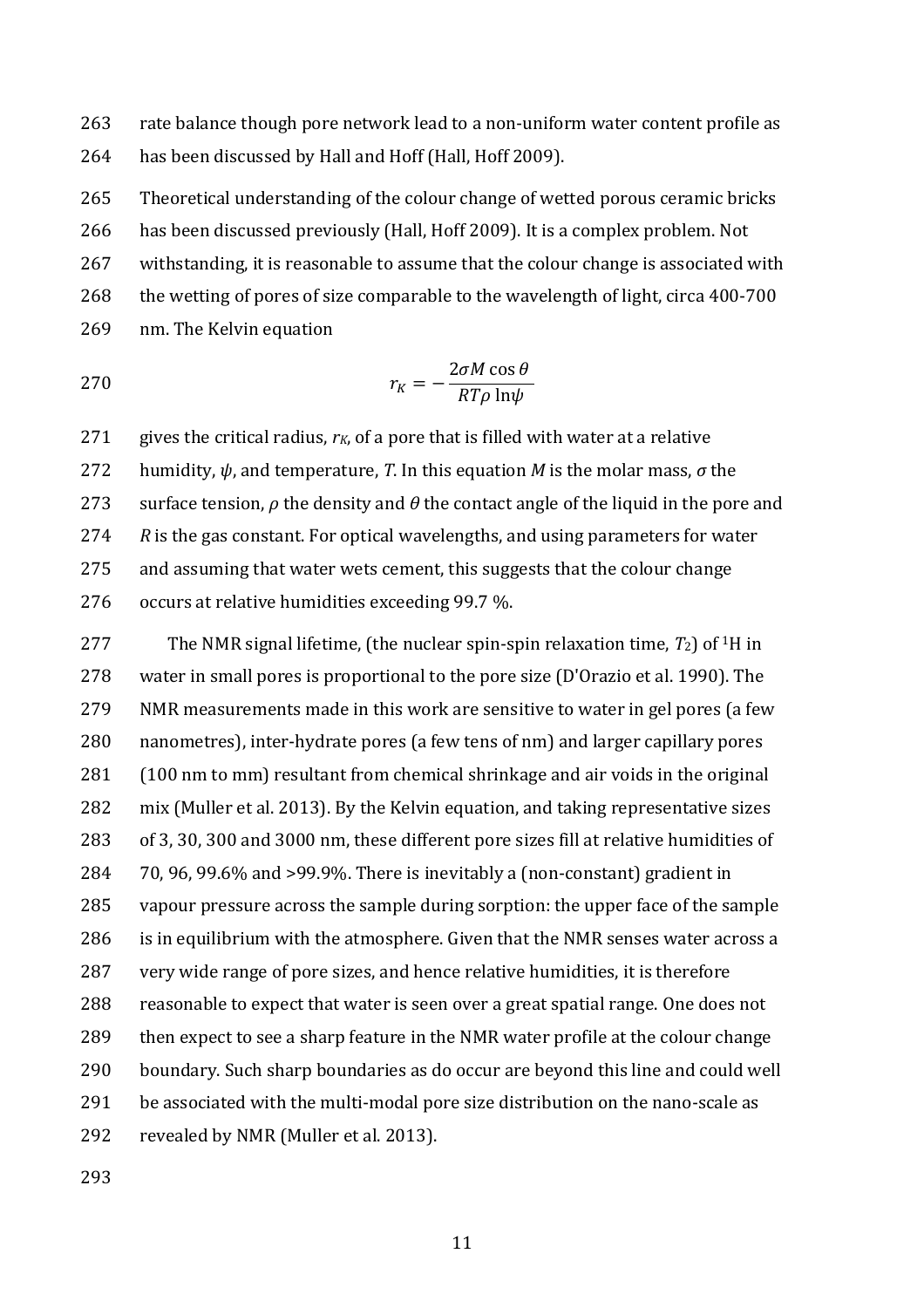#### **5. Conclusions**

 A colour change boundary line is often used to determine the penetration waterfront in cement and concrete water transport test procedures. The results should be treated with caution. NMR profiling yields clear evidence that there is significant amount of water beyond the colour change line in sorptivity tests. In most cases, the degree of saturation of the sample is only marginally less beyond the darkened region and there is, in general, no marked change in the degree of saturation gradient as this boundary is crossed. Notwithstanding, in many instances there is a sharp water front as predicted by several numerical models on the basis of a strong dependence of the effective diffusivity on pore size and vapour pressure and hence saturation. However, as shown by NMR, it occurs significantly beyond the optical boundary.

 The results in this paper focused on water ingress into dried material. The water penetration under pressure test focuses on water ingress into already wet material. This test also relies on visual observation. Other experiments to be reported elsewhere (Fischer 2014) show that NMR does not detect a strong front under those conditions either.

# **Acknowledgements**

 The research leading to these results has received funding from the European Union Seventh Framework Programme (FP7/2007-2013) under grant

- agreement 264448
- 

# **References**

- Basheer, P.A.M. 2001, "16 Permeation Analysis" in *Handbook of Analytical Techniques in Concrete Science and Technology*, eds. V.S. Ramachandran & J.J. Beaudoin, William Andrew Publishing, Norwich, NY, pp. 658-737.
- BS EN 12390-8:2009 *Testing hardened concrete - Part 8: Depth of penetration of water under pressure*.
- BS EN 196-1:2005 *Methods of testing cement. Determination of strength*.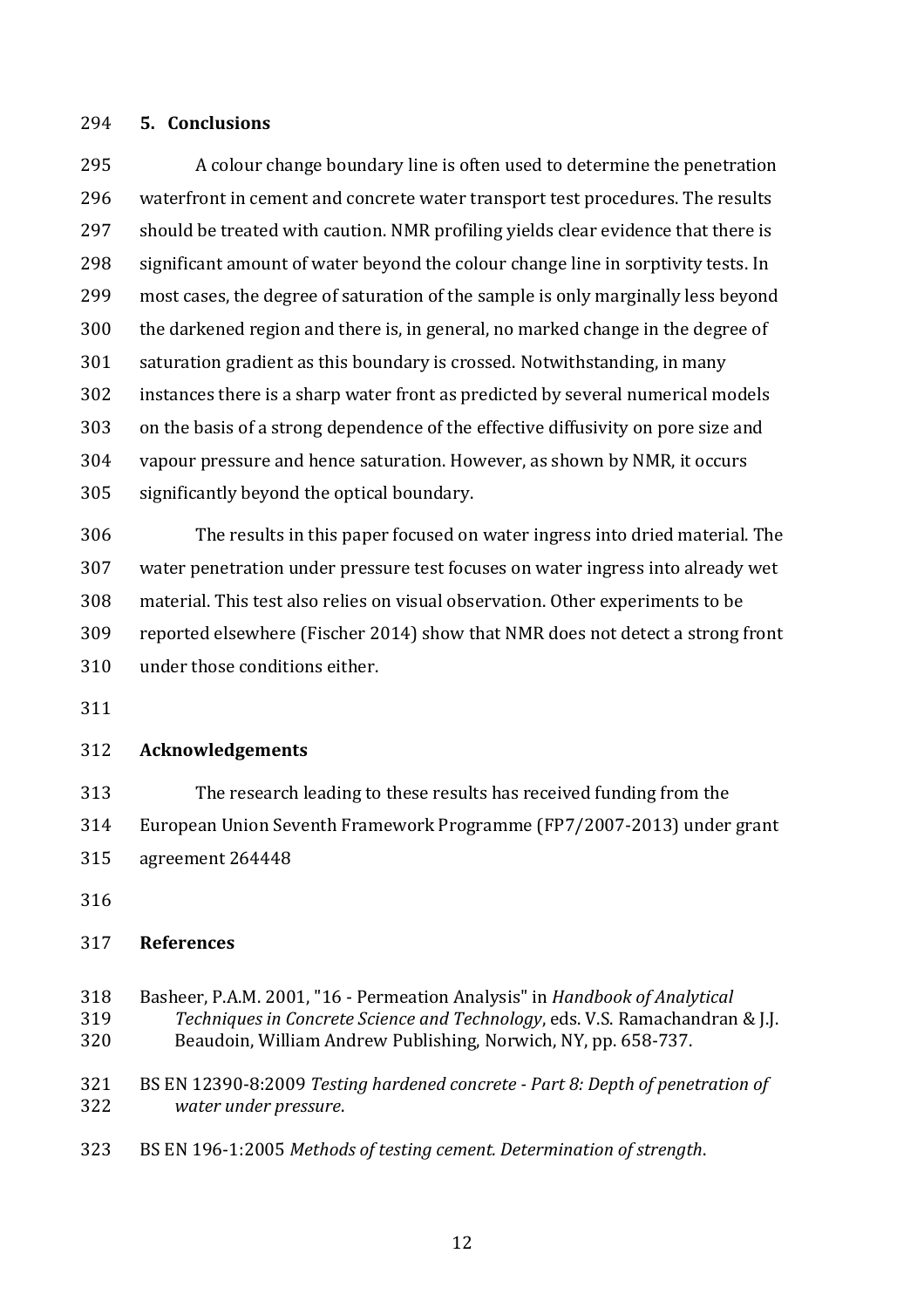- DIN 1048:5 1991, *Prüfverfahren für Beton; Festbeton, gesonderd hergestellte Probekörper*.
- D'Orazio, F., Bhattacharja, S., Halperin, W.P., Eguchi, K. & Mizusaki, T. 1990, "Molecular diffusion and nuclear-magnetic-resonance relaxation of water in unsaturated porous silica glass", *Physical Review B,* vol. 42, no. 16, pp. 9810- 9818.
- Fischer, N. 2014, *Validation of conventional water transport test methods by spatially resolved <sup>1</sup>H magnetic resonance, EngD thesis,* University of Surrey, (in preparation).
- Fischer, N., Haerdtl, R. & McDonald, P.J. 2014, "Observation of the redistribution of nanoscale water filled porosity in cement based materials during wetting" Cement and Concrete Research (submitted)
- Glover, P. M., Aptaker, P.S., Bowler J.R., Ciampi, E. and McDonald P.J., 1999 "A novel high gradient permanent magnet for the imaging of planar thin films", *Journal of Magnetic Resonance*. vol. 139, no 1, pp. 90-97.
- Hall, C. & Hoff, W.D. 2009, *Water Transport in Brick, Stone, and Concrete,* 2nd edn, Spon Press.
- Hall, C. 1981, "Water movement in porous building materials—IV. The initial surface absorption and the sorptivity", *Building and Environment,* vol. 16, no. 3, pp. 201-207.
- Hall, C. 1977, "Water movement in porous building materials—I. Unsaturated flow theory and its applications", *Building and Environment,* vol. 12, no. 2, pp. 117-125.
- ISO/DIS 7031 "Concrete hardened Determination of the depth of penetrationof water under pressure", .
- McDonald, P.J., Aptaker, P.S., Mitchell, J. & Mulheron, M. 2007, "A unilateral NMR magnet for sub-structure analysis in the built environment: The Surface GARField", *Journal of Magnetic Resonance,* vol. 185, no. 1, pp. 1-11.
- Meiboom, S. & Gill, D. 1958, "Modified spin-echo method for measuring nuclear relaxation times", *Review of Scientific Instruments,* vol. 29, no. 8, pp. 688-691.
- Muller, A.C.A., Scrivener, K.L., Gajewicz, A.M. & McDonald, P.J. 2013, "Densification of C-S-H Measured by 1H NMR Relaxometry", *The Journal of Physical Chemistry C,* vol. 117, no. 1, pp. 403-412.
- Murata, J. 1965, "Studies on the Permeability of Concrete", *Materials and Structures,* , no. 29, pp. 47-54.